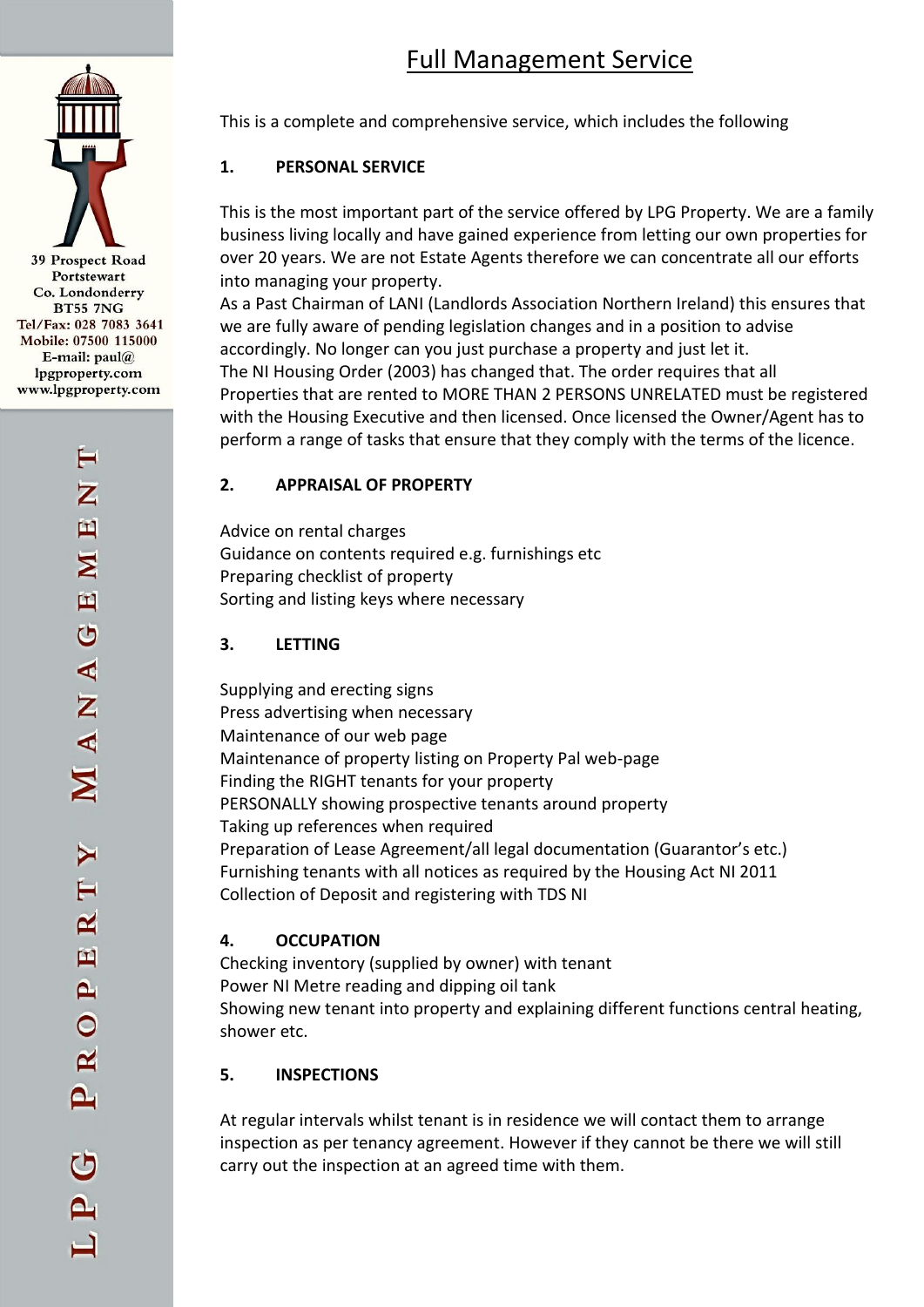#### **6. RENT COLLECTION**

Collecting rent which will be forwarded to the landlord less any charges with a statement each month/term. Any arrears are pursued by written requests personal contact and if necessary by letter to guarantors where applicable. Ensuring that all paperwork is in order in the event that you have to take legal action to recover rent arrears.

# 7. M**AINTENANCE**

Should any maintenance work be required we can undertake to arrange this. Repairs up to the value of £ 50 per item carried out as required. For repairs over this we would contact the owner and submit quotations for approval. All invoices for repairs are sent with the statement.

#### **8. TENANT CHANGE**

Checking the tenants out of the property at the end of their tenancy. Collecting keys and making sure property is secure. Informing owner that property can be inspected. If the property needs cleaned or some repairs this can be arranged.

#### **9. HOUSING EXECUTIVE COMPLIANCE**

Arranging annual inspection/service of Fire Detection Systems and obtaining Necessary certificates to comply with HMO yearly self-certification Monitoring of rubbish disposal/collection. SUPPLYING 24 hr. Emergency Tel no. Dealing with Anti-Social Behaviour of Tenants/Guests of Tenants

# **10. INSURANCE**

We would strongly advise owners to inform their current insurers that the property is for letting, as their existing policy may NOT offer adequate cover. OWNERS SHOULD ALSO ADVISE THEIR MORTGAGE COMPANY OF THEIR INTENTION TO LET.

# **11. INLAND REVENUE**

Prepare and submit returns to Inland Revenue on revenue collected as required. Figures sent to owner for agreement 1 month before we make return. Returns are made 1-YEAR IN ARREARS.

# **12. EMERGENCIES**

24-hour service to deal with all problems burst pipes broken windows etc. Available for LOST/FORGOTTON keys. (Late on Sunday night in particular)

39 Prospect Road Portstewart Co. Londonderry **BT55 7NG** Tel/Fax: 028 7083 3641 Mobile: 07500 115000 E-mail:  $paul@$ lpgproperty.com www.lpgproperty.com